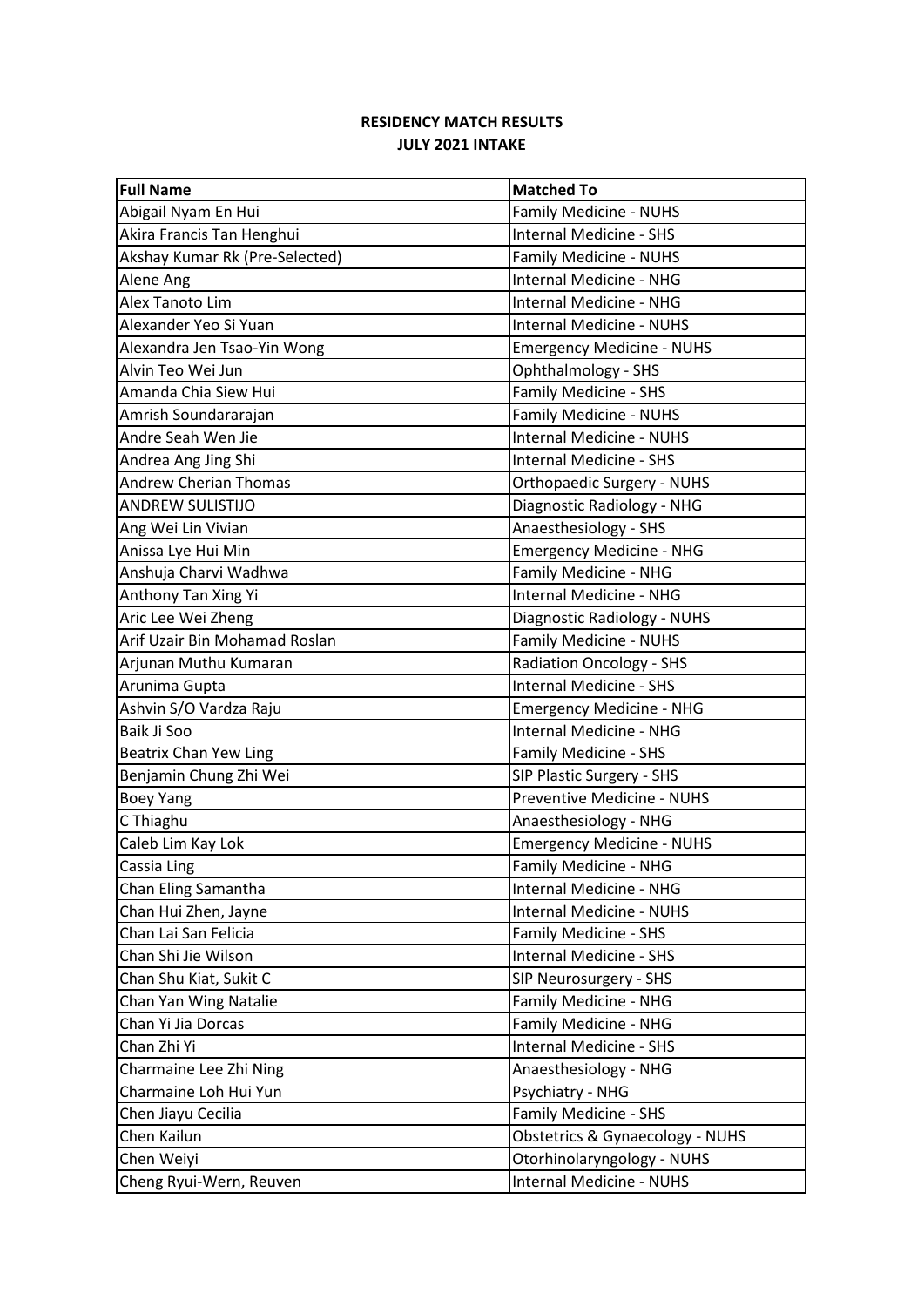| <b>Full Name</b>                      | <b>Matched To</b>                |
|---------------------------------------|----------------------------------|
| Cheong Mun Hon, Calvin                | Diagnostic Radiology - NUHS      |
| Cherie Seah Xinyi                     | Otorhinolaryngology - NHG        |
| <b>Chermaine Chee</b>                 | Family Medicine - SHS            |
| Chern Zer Han Brandon                 | Psychiatry - NHG                 |
| Chew Hui-En, Hannah Joy               | Family Medicine - SHS            |
| Chew Lin                              | Family Medicine - NUHS           |
| Chew Shi Jie                          | <b>Internal Medicine - SHS</b>   |
| Chew Wei Yang (Pre-Selected)          | Family Medicine - NHG            |
| Chew Ying Yin                         | Psychiatry - NHG                 |
| Chia Lingyi                           | Family Medicine - NHG            |
| Chia Ming Hao, Dominic                | Family Medicine - SHS            |
| Chia Yu Ting Melissa                  | Anaesthesiology - NHG            |
| Chien Yu Lynette                      | <b>Internal Medicine - SHS</b>   |
| Chiu See Hui                          | Otorhinolaryngology - SHS        |
| Chng Chin Chii Abigail                | <b>Internal Medicine - SHS</b>   |
| Chng Kiat Soon, Jason                 | Pathology - SHS                  |
| Chong Sin Yoong                       | Internal Medicine - SHS          |
| Chong Sze Ling, Glenda                | Obstetrics & Gynaecology - NUHS  |
| Chong Yuen Khong Keith                | Family Medicine - SHS            |
| Chong Yvette                          | General Surgery - SHS            |
| Choo Yue Jia                          | <b>Internal Medicine - NHG</b>   |
| Chow Sheng Rong Vernon                | Psychiatry - NHG                 |
| Chow Weng Keong Bryan                 | Preventive Medicine - NUHS       |
| Christopher Teow Kang Jun             | <b>Internal Medicine - NHG</b>   |
| Chua Ching Yee                        | Family Medicine - SHS            |
| Chua Hsieh En                         | Internal Medicine - NHG          |
| Chua Ing Loon, Sean                   | Family Medicine - SHS            |
| Chua Teck Beng                        | Family Medicine - NHG            |
| Chua Tzy Harn                         | Pathology - SHS                  |
| Chua Zhengyu Samuel                   | Pathology - NUHS                 |
| Chuang Yi, Alexander                  | Obstetrics & Gynaecology - SHS   |
| Claire Alexandra Chew Zhen            | <b>General Surgery - NUHS</b>    |
| Clarisse Chu Yen-Hsi                  | Otorhinolaryngology - SHS        |
| Clement Loh Zhi Shuen                 | <b>General Surgery - NUHS</b>    |
| Cui Jiaqian                           | Anaesthesiology - NUHS           |
| Darren Choo Jian Kai                  | Family Medicine - NUHS           |
| Darren Tan Zi Fei                     | Anaesthesiology - NHG            |
| Darren Wong Yong Sheng (Pre-Selected) | Diagnostic Radiology - SHS       |
| Daryl Cheng Zichen                    | <b>Internal Medicine - SHS</b>   |
| David Alvin Low Tze Wen               | Family Medicine - NHG            |
| David Sin Yang Ern                    | Family Medicine - SHS            |
| Dawn Tan Hui Ru                       | <b>Emergency Medicine - NUHS</b> |
| Debbie Goh Hui Jie                    | Ophthalmology - NUHS             |
| Deepanraj                             | Paediatric Medicine - NUHS       |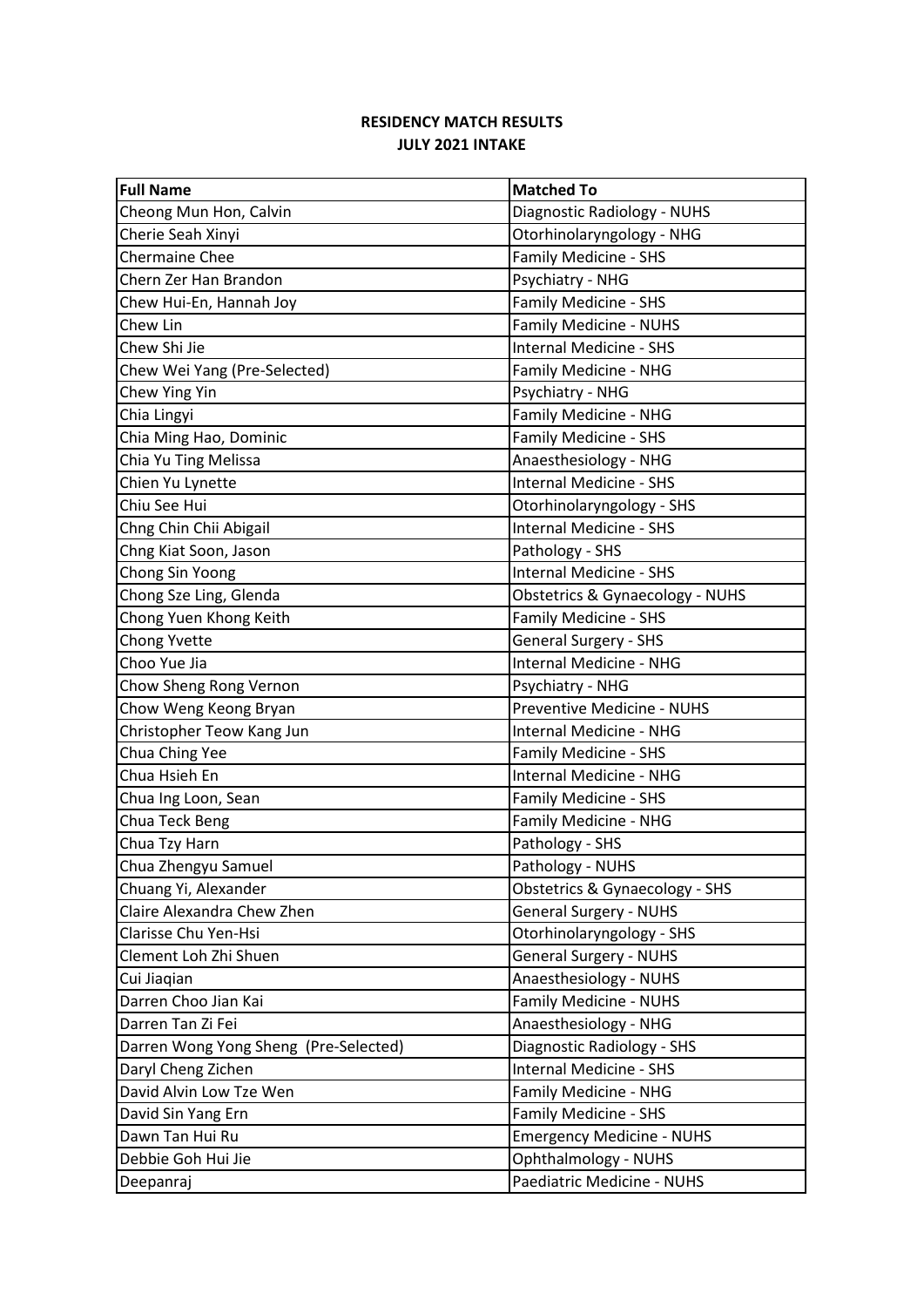| <b>Full Name</b>                                | <b>Matched To</b>                |
|-------------------------------------------------|----------------------------------|
| Denise Desiree Quah Bi Si                       | Anaesthesiology - SHS            |
| Desiree Lim Xin Ying                            | <b>Emergency Medicine - NUHS</b> |
| Desmond Cheng Wei Lun                           | Diagnostic Radiology - NHG       |
| Dominic Martinez Liew Kok Weng                  | Diagnostic Radiology - SHS       |
| Dylan Fones Jin Kheng                           | Psychiatry - NHG                 |
| <b>Edward Pang Jian Xu</b>                      | <b>Urology - NHG</b>             |
| Ee Zhixin                                       | Family Medicine - NUHS           |
| Elizabeth Grace Thong Hui En                    | <b>Internal Medicine - NUHS</b>  |
| Eric Ma                                         | Paediatric Medicine - SHS        |
| Esther Tan Wan Xian                             | Diagnostic Radiology - SHS       |
| Eunice Goh Jin Hui                              | Ophthalmology - NHG              |
| Fan Zhaoxiang                                   | Internal Medicine - NHG          |
| <b>Fang Yulin</b>                               | Internal Medicine - NHG          |
| Felix Tan Keng Zhe (Chen Qingze) (Pre-Selected) | Family Medicine - NHG            |
| Felix Yeoh Zhi Guang                            | Family Medicine - SHS            |
| Fena Lee Ming Qin                               | <b>Internal Medicine - SHS</b>   |
| <b>Feng Tingting</b>                            | SIP Neurosurgery - SHS           |
| Foo Xinhui Nadine                               | Family Medicine - NHG            |
| Freda Chua Zhi Yun                              | <b>Internal Medicine - NUHS</b>  |
| Gan Szemein                                     | <b>Emergency Medicine - SHS</b>  |
| Ge Yaowei, Jasmine                              | Ophthalmology - SHS              |
| <b>Gn Ying Mao</b>                              | Anaesthesiology - SHS            |
| <b>Goh Charlene</b>                             | <b>Family Medicine - SHS</b>     |
| Goh Jie Ying                                    | Family Medicine - NUHS           |
| Goh Kah Liang Benjamin                          | SIP Plastic Surgery - SHS        |
| <b>Goh LiTing</b>                               | Paediatric Medicine - NUHS       |
| Goh Yao Chen                                    | <b>Emergency Medicine - NHG</b>  |
| Goh Yao Yu                                      | <b>Emergency Medicine - NHG</b>  |
| Goh Zi Xin (Pre-Selected)                       | Anaesthesiology - NUHS           |
| Grace soon                                      | <b>Emergency Medicine - NHG</b>  |
| Grace Tung Li Teng                              | Internal Medicine - NUHS         |
| Han Hui Chuen                                   | Internal Medicine - SHS          |
| Hargaven Singh Gill                             | SIP Plastic Surgery - SHS        |
| Harsharon Kaur                                  | Internal Medicine - NUHS         |
| Hazel Ngo Jie Qi                                | <b>Internal Medicine - NHG</b>   |
| Hee Jia Min                                     | Internal Medicine - SHS          |
| Heng Li Wei (Pre-Selected)                      | Internal Medicine - NUHS         |
| Heng Shu Yun                                    | SIP Hand Surgery - NUHS          |
| Hnin Hnin Oo                                    | Ophthalmology - NHG              |
| Ho Hui Min                                      | <b>Internal Medicine - NUHS</b>  |
| Ho Jin Yang                                     | Internal Medicine - NUHS         |
| Ho Jun Yang                                     | Internal Medicine - SHS          |
| Ho Yu Ling                                      | Family Medicine - NUHS           |
| How Guo Yuan                                    | Diagnostic Radiology - NHG       |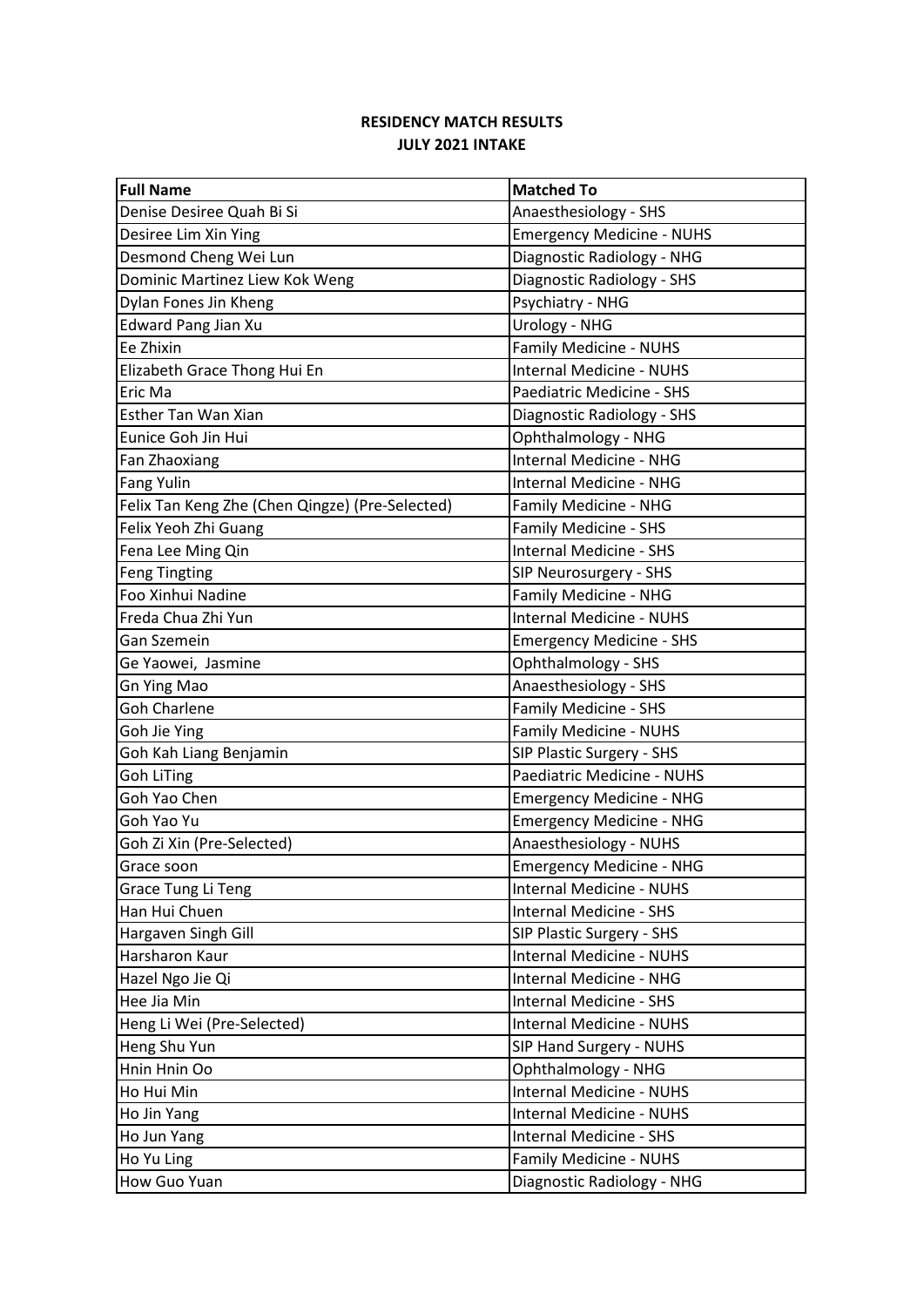| <b>Full Name</b>                                      | <b>Matched To</b>                 |
|-------------------------------------------------------|-----------------------------------|
| Howard Khoe Cai Hao (Pre-Selected)                    | Psychiatry - NHG                  |
| Huang Baoxian                                         | Psychiatry - NHG                  |
| Huang Juncheng                                        | Diagnostic Radiology - NUHS       |
| <b>Huang Xinxin</b>                                   | <b>Internal Medicine - SHS</b>    |
| Huang Yu Wei Cheryl                                   | <b>Internal Medicine - SHS</b>    |
| Hwang Kai Wen                                         | <b>Internal Medicine - NUHS</b>   |
| Ian Matthias Ng                                       | Psychiatry - NHG                  |
| <b>Ishwarpal Singh Grewal</b>                         | Family Medicine - NHG             |
| Izza Elyana Binte Azhar                               | <b>Internal Medicine - NUHS</b>   |
| Jacelyn Yeo Hui Li                                    | Diagnostic Radiology - SHS        |
| Jacqueline Koh Li Tyn                                 | Family Medicine - NUHS            |
| Jaslyn Gao Linyi                                      | Internal Medicine - SHS           |
| Jason Goh Chin Hock                                   | Anaesthesiology - SHS             |
| Jean Chiew Ling                                       | SIP Hand Surgery - NUHS           |
| Jefferson Chua Jia Sheng (Pre-Selected)               | Family Medicine - NHG             |
| Jeremy Soon Jia Qi (Pre-Selected)                     | Diagnostic Radiology - SHS        |
| Jeremy Teoh                                           | <b>Internal Medicine - SHS</b>    |
| Jesereen Kaur Cheema                                  | <b>Internal Medicine - NUHS</b>   |
| Jesse Christian Chang Jia Hao (Pre-Selected)          | <b>Family Medicine - NUHS</b>     |
| Jocelyn Chan Liting                                   | <b>Internal Medicine - SHS</b>    |
| Joel Lim Xue Yi                                       | <b>Orthopaedic Surgery - NUHS</b> |
| Jolene Loi Shi En                                     | Internal Medicine - NUHS          |
| Jonathan Gerard Seow Hsueh Ching                      | Psychiatry - NHG                  |
| Jonathan Peh Hong Ern (Pre-Selected)                  | Family Medicine - SHS             |
| Jonathan Phua Kia Sheng (Pan Jiasheng) (Pre-Selected) | Diagnostic Radiology - SHS        |
| Jong Bronte Bangting                                  | Anaesthesiology - SHS             |
| Justin Tzung Shian Hsieh                              | Diagnostic Radiology - SHS        |
| Kee Wanyi                                             | <b>Internal Medicine - SHS</b>    |
| Kenneth Leong Bao Ren                                 | Preventive Medicine - NUHS        |
| <b>Kew Yueting</b>                                    | Internal Medicine - NHG           |
| Kimberly Chan Pei Rui                                 | Internal Medicine - NHG           |
| Kirthana Vasudevan                                    | Psychiatry - NHG                  |
| Ko Teck Ee, Reyor                                     | Family Medicine - NUHS            |
| Koe Suan-Lin Amelia                                   | Paediatric Medicine - SHS         |
| Koh Hong Jie, Gerald (Xu Hongjie)                     | <b>Internal Medicine - SHS</b>    |
| Koh Jia Hong                                          | Internal Medicine - NUHS          |
| Koh Jiemin Jasmin                                     | <b>Internal Medicine - SHS</b>    |
| Koh Thong Siang Don                                   | Orthopaedic Surgery - SHS         |
| Koh Tracy                                             | Internal Medicine - SHS           |
| Koh Wenjun                                            | Anaesthesiology - NUHS            |
| Koh Yan, Matilda                                      | Family Medicine - NUHS            |
| Kong Huijia                                           | Family Medicine - NHG             |
| Koo Jian Hui                                          | Internal Medicine - SHS           |
| Ku Jung Kai                                           | Family Medicine - NHG             |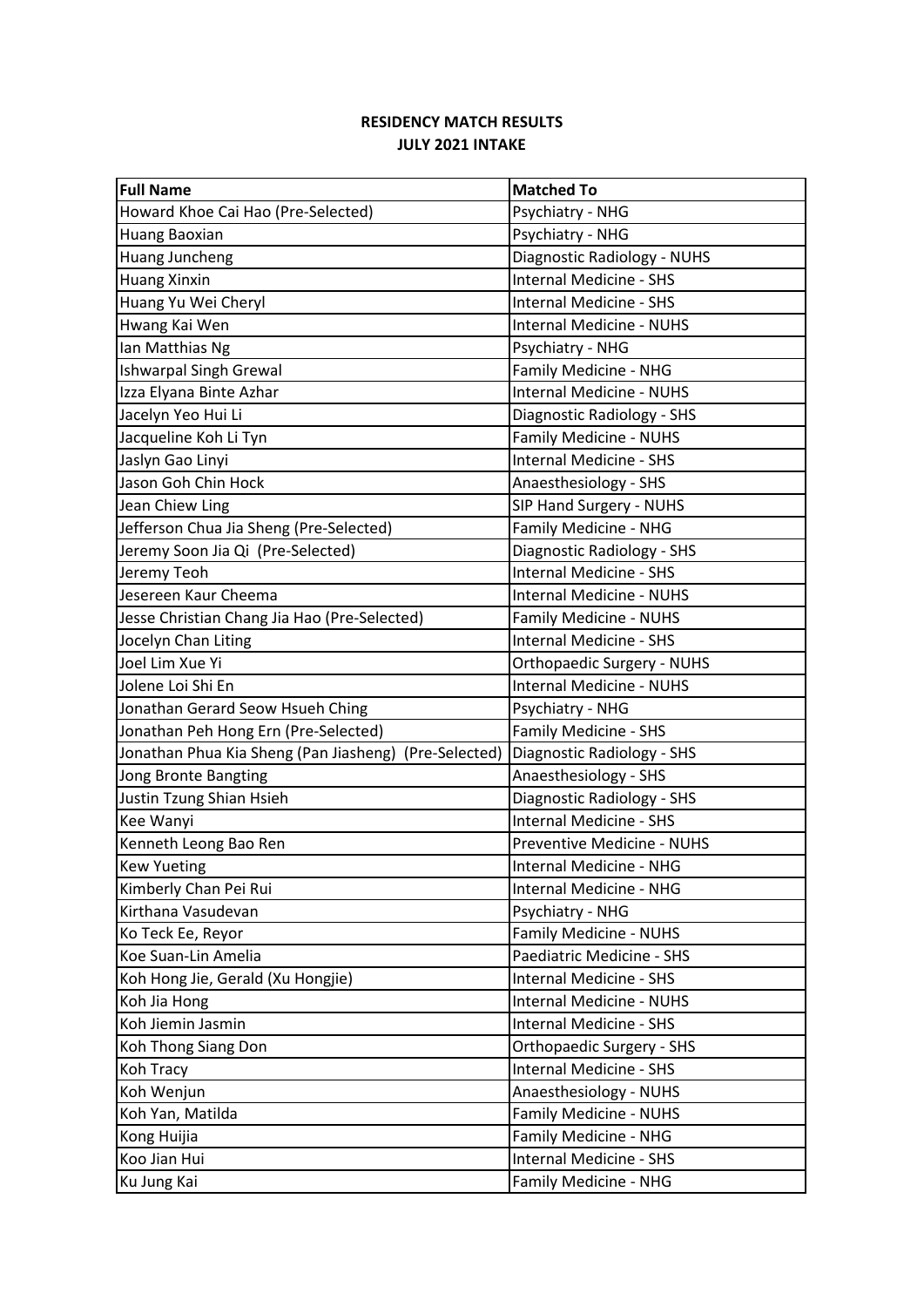| <b>Full Name</b>                          | <b>Matched To</b>                 |
|-------------------------------------------|-----------------------------------|
| Kuo Benjamin Jyhhan                       | Diagnostic Radiology - SHS        |
| Kwan Yiu Hin                              | Orthopaedic Surgery - NHG         |
| Kwan Yu Heng                              | <b>Internal Medicine - SHS</b>    |
| <b>Kwek Swee Sen</b>                      | <b>Internal Medicine - SHS</b>    |
| Lai Huixian, Emmaline                     | <b>Emergency Medicine - NUHS</b>  |
| Lai Kah Ho                                | Family Medicine - NHG             |
| Lathiga Nambiar D/O Reguvaran             | Anaesthesiology - SHS             |
| Law Gin Way                               | <b>Orthopaedic Surgery - NUHS</b> |
| Law Siu Chun                              | <b>Internal Medicine - NUHS</b>   |
| Lee Bing Howe                             | Orthopaedic Surgery - SHS         |
| Lee Gong Wei, Benjamin                    | Preventive Medicine - NUHS        |
| Lee Hai Quan                              | <b>Internal Medicine - NHG</b>    |
| Lee Jac Lyn                               | Internal Medicine - NHG           |
| Lee Jia Jia Debby                         | <b>Internal Medicine - SHS</b>    |
| Lee Jun Jie                               | Preventive Medicine - NUHS        |
| Lee Jun Liang Ryan Alexius (Pre-Selected) | Family Medicine - NHG             |
| Lee Li Wen                                | Family Medicine - SHS             |
| Lee Si Jin, Vanessa                       | Ophthalmology - NHG               |
| Lee Soon Hong                             | Psychiatry - NHG                  |
| Lee Wei Siang                             | Psychiatry - NHG                  |
| Lee Yao Zhang Jeremy Gerald               | Family Medicine - NHG             |
| Lee Zhao Jian Oswald                      | Pathology - NUHS                  |
| Lemuel Lok Wei-En (Pre-Selected)          | <b>Family Medicine - SHS</b>      |
| Leon Lim Ming Hsien                       | <b>Internal Medicine - NHG</b>    |
| Leong Kah Mun                             | Anaesthesiology - SHS             |
| Lester Wong Jun Long                      | <b>Internal Medicine - SHS</b>    |
| Leung An Jian (Pre-Selected)              | <b>Internal Medicine - NUHS</b>   |
| Lew Xin Yi, Nicola                        | <b>Family Medicine - NUHS</b>     |
| Liang Junyu                               | Family Medicine - NHG             |
| Liau Yin Ting                             | <b>Emergency Medicine - SHS</b>   |
| Lien Pei Xin Victoria                     | Preventive Medicine - NUHS        |
| Liew Ming Jie, Gerald                     | Internal Medicine - SHS           |
| Liew Yee Har                              | <b>Emergency Medicine - SHS</b>   |
| Lim Boonchai, Russell                     | Psychiatry - NHG                  |
| Lim Chun Wei, Caleb                       | Obstetrics & Gynaecology - SHS    |
| Lim Gim Hui                               | Preventive Medicine - NUHS        |
| Lim Hui Neng                              | SIP Hand Surgery - NUHS           |
| Lim Jia Hui, Daniel                       | Internal Medicine - NHG           |
| Lim Jia Ying, Cheryl                      | <b>General Surgery - NHG</b>      |
| Lim Muhammad Haikel Asyraf                | Psychiatry - NHG                  |
| Lim Qiao Yan, Eda                         | Preventive Medicine - NUHS        |
| Lim Shu Wei                               | <b>Internal Medicine - SHS</b>    |
| Lim Si Ying Sheryl                        | Family Medicine - NHG             |
| Lim Wan Jun, Deborah                      | Family Medicine - NHG             |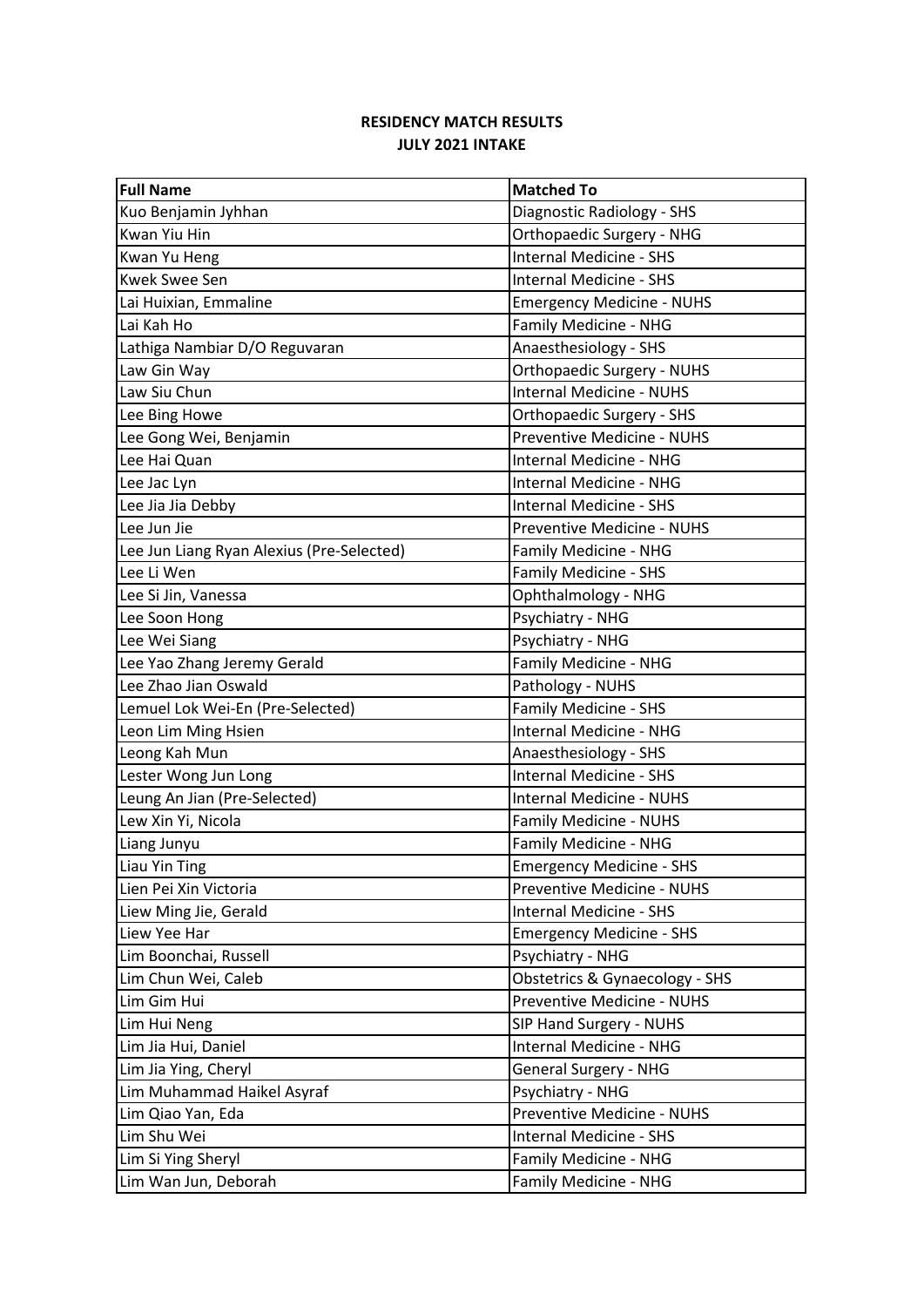| <b>Full Name</b>                    | <b>Matched To</b>                 |
|-------------------------------------|-----------------------------------|
| Lim Wei Liang, Bryan (Lin Weiliang) | Family Medicine - NUHS            |
| Lim Xi Ern, Christina               | Diagnostic Radiology - NHG        |
| Lim Xin Yi Hannah                   | <b>Emergency Medicine - NUHS</b>  |
| Lim Xuxin                           | Paediatric Surgery - SHS          |
| Lim Yi Ting                         | Diagnostic Radiology - NHG        |
| Lim Yong Pin                        | <b>Internal Medicine - NHG</b>    |
| Lim Yu Liang                        | <b>Internal Medicine - NHG</b>    |
| Lim Zhi Kai                         | <b>Internal Medicine - SHS</b>    |
| Lim Zhi Ting Mary                   | <b>Internal Medicine - NHG</b>    |
| Lim Zongsheng Samuel                | <b>Internal Medicine - NUHS</b>   |
| Lin Geng Yu                         | <b>Emergency Medicine - NUHS</b>  |
| Lin Huangyu, Norman (Pre-Selected)  | <b>Internal Medicine - NUHS</b>   |
| Lin Jian                            | <b>Internal Medicine - SHS</b>    |
| Lin Jing                            | Internal Medicine - NHG           |
| Lin Xinyi                           | <b>Emergency Medicine - NHG</b>   |
| Liu Xuandao                         | Otorhinolaryngology - SHS         |
| Lo Kin Yui                          | Family Medicine - NUHS            |
| Lock Jing Zhan                      | <b>Emergency Medicine - SHS</b>   |
| Loh Hong-Teck Edwin                 | Anaesthesiology - NUHS            |
| Loh Kai Miang (Luo Kaiming)         | Psychiatry - NHG                  |
| Loh Kent Mun                        | Paediatric Medicine - SHS         |
| Lok Teng Joo                        | Internal Medicine - NHG           |
| Loke Wayren                         | <b>Urology - NHG</b>              |
| Loo Li Yang                         | <b>Internal Medicine - SHS</b>    |
| Loo Xiang Ling Edith                | Family Medicine - NHG             |
| Louis Hion-Lam Wai                  | <b>General Surgery - NUHS</b>     |
| Louisa Cheong                       | <b>Internal Medicine - NUHS</b>   |
| Low Kay Yi                          | Family Medicine - SHS             |
| Low Xinyi, Valerie                  | Family Medicine - SHS             |
| Low Ying Xin                        | <b>General Surgery - SHS</b>      |
| Lu Yao                              | <b>General Surgery - SHS</b>      |
| Luke Tay Ern Wei                    | Pathology - NHG                   |
| Luther Mok Jia Ji (Pre-Selected)    | Family Medicine - SHS             |
| Lynette Sim Pei Shuen               | Family Medicine - NUHS            |
| M Premikha                          | Preventive Medicine - NUHS        |
| Marcus Tan Kai Xuan                 | <b>Internal Medicine - NUHS</b>   |
| Marcus Tan Wei Xuan (Pre-Selected)  | Family Medicine - NHG             |
| Meetrra D/O Seyher                  | <b>Orthopaedic Surgery - NUHS</b> |
| Meredith Tan Wei-Yuan               | Internal Medicine - SHS           |
| Merrelynn Hong May May              | Internal Medicine - SHS           |
| Michelle Lee Huiye                  | Internal Medicine - SHS           |
| Mohamad Fadhli Bin Masri            | Internal Medicine - SHS           |
| Muhammad Zulilhaam Bin Ramli        | Family Medicine - NHG             |
| Na Xue Bi, May (Lan Xuebi)          | <b>Emergency Medicine - NHG</b>   |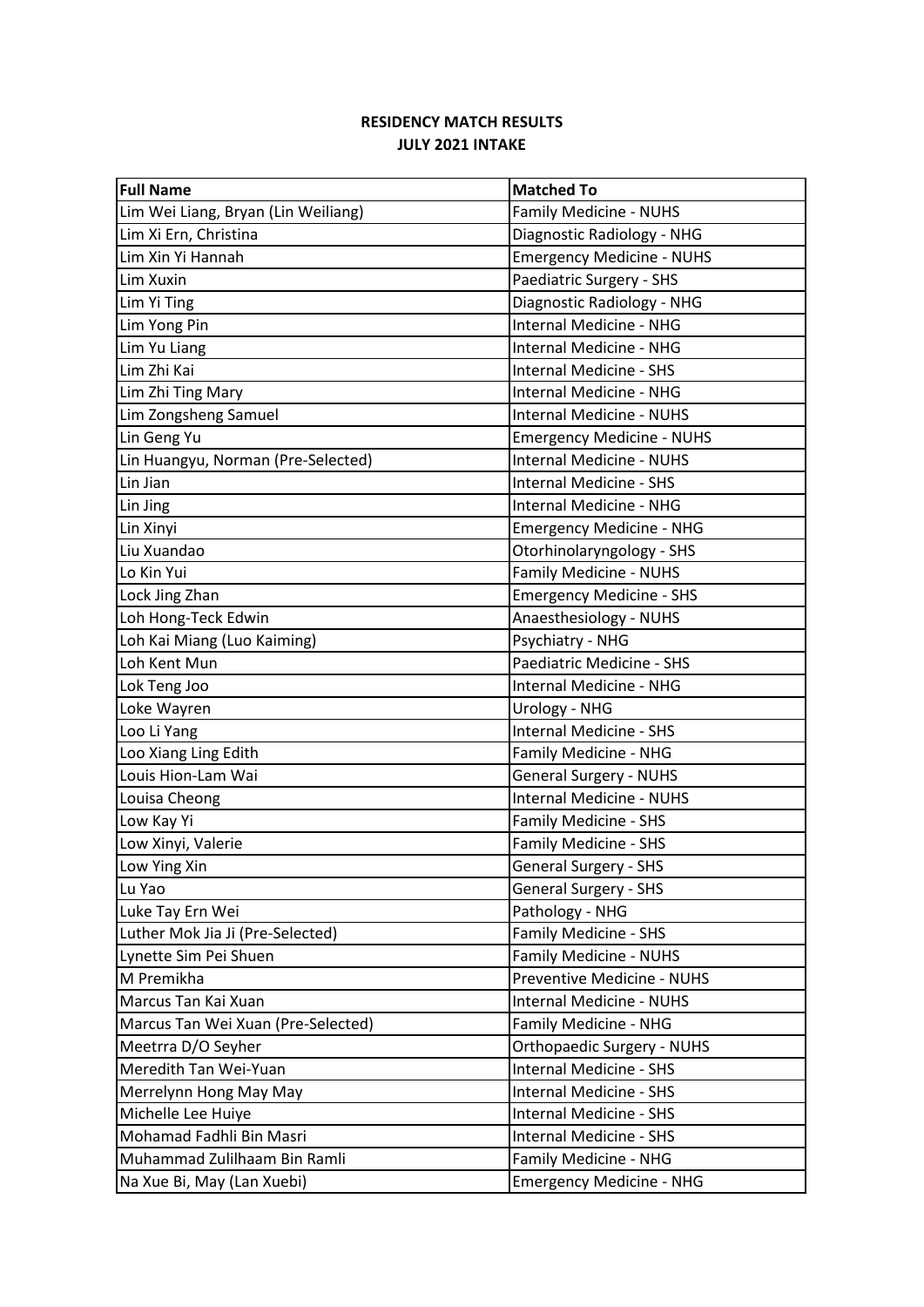| <b>Full Name</b>                    | <b>Matched To</b>                |
|-------------------------------------|----------------------------------|
| Natalie Koh Yi Ting                 | Paediatric Medicine - SHS        |
| Navkaran Singh                      | Obstetrics & Gynaecology - NUHS  |
| Neo Wen Hui, Jonathan               | <b>Internal Medicine - NUHS</b>  |
| Ng Chang Zhi                        | Family Medicine - SHS            |
| Ng Chen Hui                         | Anaesthesiology - NUHS           |
| Ng Chin Khoon                       | Family Medicine - NUHS           |
| Ng Jian Han, Ryan                   | <b>Internal Medicine - SHS</b>   |
| Ng Jun Rong, Colin                  | Internal Medicine - SHS          |
| Ng Liwen                            | <b>Family Medicine - NUHS</b>    |
| Ng Poh Hwee Julia                   | <b>Orthopaedic Surgery - NHG</b> |
| Ng Qin Xiang                        | Preventive Medicine NUHS         |
| Ng Ting Wei                         | <b>Internal Medicine - NHG</b>   |
| Ng Tze Ying                         | Internal Medicine - NHG          |
| Ng Wan Qi                           | <b>Family Medicine - NUHS</b>    |
| Ng Wei Xiang                        | Orthopaedic Surgery - NHG        |
| Ng Yao Zhong (Pre-Selected)         | Family Medicine - NHG            |
| Ng Yong Xiang                       | Family Medicine - NUHS           |
| Ngiam Heng Wen Nerice (Yan Xingwen) | <b>Internal Medicine - SHS</b>   |
| Ni Wenwen                           | Diagnostic Radiology - SHS       |
| Nishanti Wijedasa Han Ying          | Paediatric Medicine - SHS        |
| Niti Athavle                        | <b>Internal Medicine - NUHS</b>  |
| Oh Kian Min                         | Diagnostic Radiology - SHS       |
| Oliver Leow Yong Yang               | Family Medicine - NHG            |
| Olymphia Wong                       | Family Medicine - SHS            |
| Ong Jie Ying, Kirsten               | Obstetrics & Gynaecology - SHS   |
| Ong Kai Zhi                         | Obstetrics & Gynaecology - SHS   |
| Ong Lynn                            | Family Medicine - NUHS           |
| Ong Sze Kiat Alan                   | Paediatric Medicine - NUHS       |
| Ong Yan Ling                        | <b>Internal Medicine - SHS</b>   |
| Ong Ying Fa, Wilson                 | Diagnostic Radiology - NUHS      |
| Pallavi Basu                        | General Surgery - SHS            |
| Pamela Ting Li Ming                 | Anaesthesiology - NUHS           |
| Pang Yu Xian                        | Family Medicine - NUHS           |
| Pek Xiang Wen Gregory               | <b>Urology - NUHS</b>            |
| Poh Chin Leng                       | SIP Cardiothoracic Surgery - SHS |
| Poh Zhisheng, Edmund                | Family Medicine - NHG            |
| Poon Yee Jun                        | Family Medicine - SHS            |
| Prahlad Govinda Krishnan            | Preventive Medicine - NUHS       |
| Qiao Yufei                          | Urology - SHS                    |
| Qu Xinyi                            | Pathology - NUHS                 |
| Quek Qian Min, Simone               | Family Medicine - SHS            |
| Quek Qiao Yun, Debra (Guo Qiaoyun)  | Ophthalmology - SHS              |
| Quek Xin Ern Nathaniel              | <b>Emergency Medicine - SHS</b>  |
| Quek You Xing Jonathan Caleb        | Internal Medicine - SHS          |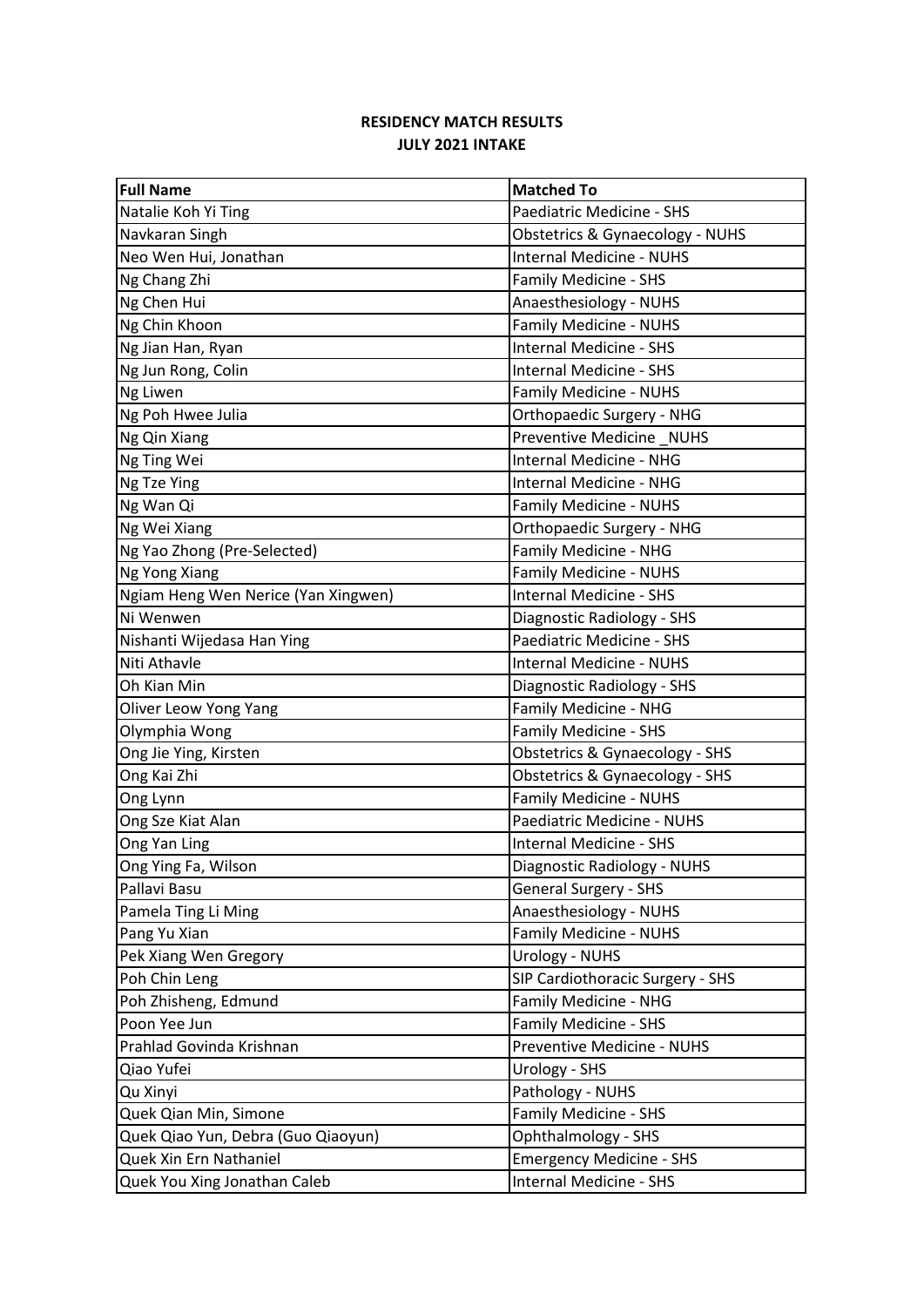| <b>Full Name</b>                   | <b>Matched To</b>               |
|------------------------------------|---------------------------------|
| R Krishnapriya                     | Family Medicine - NUHS          |
| Randy Poon Jun Yuan                | <b>Family Medicine - SHS</b>    |
| Rebecca Goh Wenhui                 | Family Medicine - NUHS          |
| Ren Yi Ping                        | <b>Internal Medicine - NUHS</b> |
| Rohan Puthran                      | Psychiatry - NHG                |
| Rohit Kumar Singh (Pre-Selected)   | Family Medicine - NHG           |
| Ron Tan Chi Ngee (Pre-Selected)    | Family Medicine - SHS           |
| Roshni Mahesh Lalmalani            | Internal Medicine - SHS         |
| Ryan Lee Khee Jin                  | Ophthalmology - SHS             |
| Ryan Ware Yeo Zile                 | Otorhinolaryngology - NHG       |
| S Surentheran                      | Anaesthesiology - NUHS          |
| Sabina Sayeed                      | <b>Internal Medicine - SHS</b>  |
| Sabrina Cheok Hui Xian             | <b>General Surgery - SHS</b>    |
| Samantha Tan Ying Ying             | Diagnostic Radiology - SHS      |
| Sandra Olivia Lee                  | Family Medicine - SHS           |
| Sasidar Tangarasu                  | Anaesthesiology - NUHS          |
| Scott Wong Wei Gen                 | <b>Internal Medicine - NUHS</b> |
| Seah Siyan, Anabelle               | <b>Internal Medicine - NHG</b>  |
| Seah Zhi Qiang Benjamin            | Preventive Medicine - NUHS      |
| Seow Yi Heng                       | Family Medicine - NHG           |
| Shafiqah Binte Shahrin             | Family Medicine - SHS           |
| Shanice Ker                        | Anaesthesiology - SHS           |
| Shauna Tan Xin Ying (Chen Xinying) | SIP Plastic Surgery - SHS       |
| Shaw Ming Yoke Vera                | <b>General Surgery - SHS</b>    |
| Shawn Sanjay Rajoo                 | Family Medicine - NHG           |
| Shermaine Clara Lee Jie Ying       | Family Medicine - SHS           |
| Sheryl Chee Wei Lin                | Anaesthesiology - SHS           |
| Sheryl Chng Shin Yee               | <b>Internal Medicine - NHG</b>  |
| Sheryl Loh Yi Qian                 | Anaesthesiology - NHG           |
| Shilpa Vijayasrinivasan            | Internal Medicine - SHS         |
| Shuit Siew Kit                     | Internal Medicine - NHG         |
| Sim Pei Yin Dayna                  | <b>General Surgery - SHS</b>    |
| Sio Ruiqin Brenton                 | SIP Plastic Surgery - SHS       |
| Sng Stacy                          | Family Medicine - NHG           |
| Soo Jie'Er, Janice                 | <b>Emergency Medicine - SHS</b> |
| Soon Jian Hao Jonathan             | Internal Medicine - SHS         |
| Srinivasan Nandhini                | <b>General Surgery - NUHS</b>   |
| Stephanie Yong Yu Shan             | Diagnostic Radiology - SHS      |
| Stephen Aditya Sumarli             | General Surgery - SHS           |
| Sushmitha                          | Internal Medicine - SHS         |
| Syifa Binte Azhar                  | Diagnostic Radiology - SHS      |
| Sylwan Rahardja                    | Internal Medicine - SHS         |
| Tabitha Ang Xue Qi                 | Family Medicine - NHG           |
| Tan Bobby                          | Paediatric Medicine - SHS       |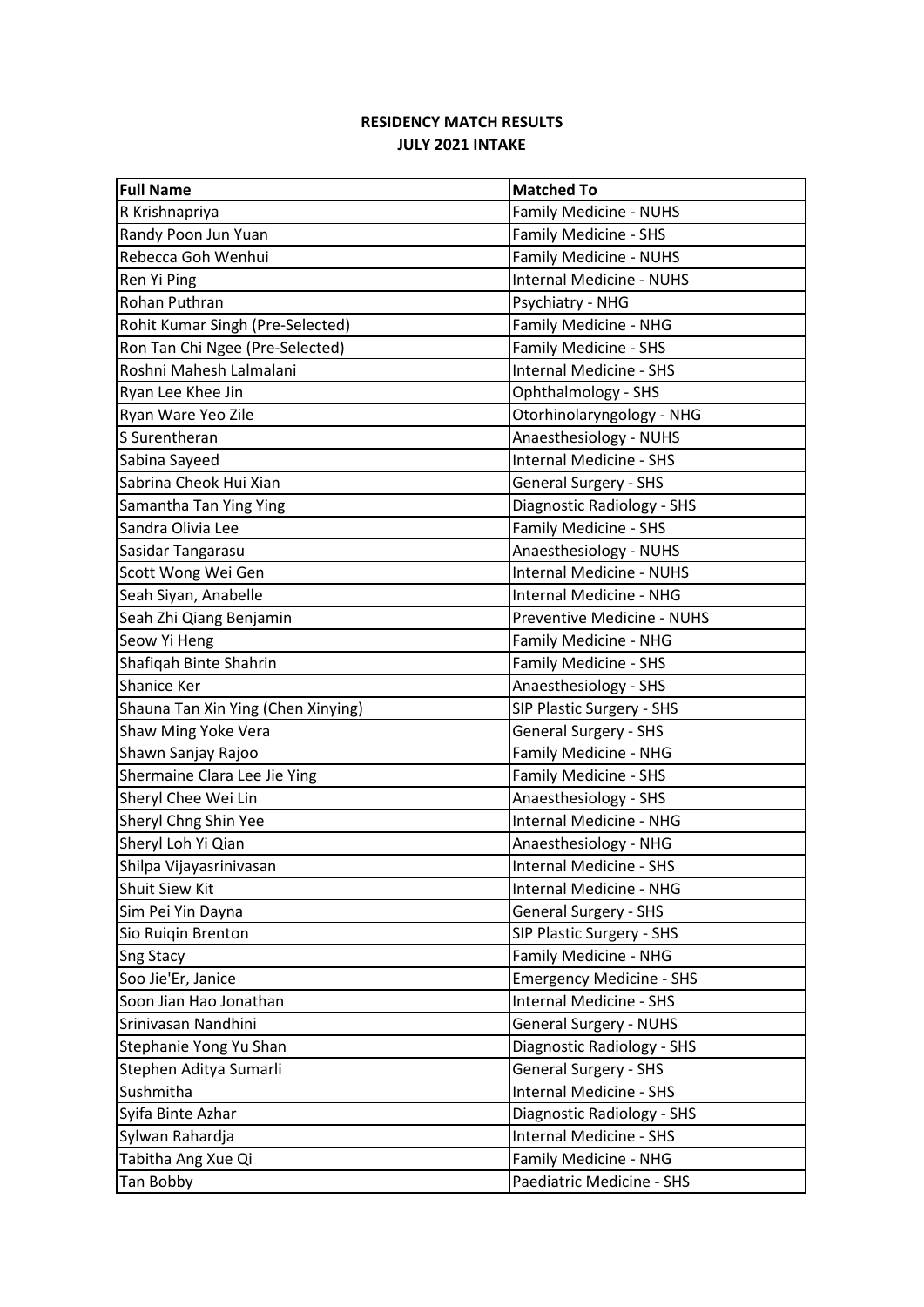| <b>Full Name</b>                      | <b>Matched To</b>                |
|---------------------------------------|----------------------------------|
| Tan Chek Swee Allison                 | Obstetrics & Gynaecology - SHS   |
| Tan Garcia Alfonso                    | Pathology - SHS                  |
| Tan Guan Zhong (Pre-Selected)         | <b>Internal Medicine - SHS</b>   |
| Tan Gui Fang Edlyn                    | Family Medicine - SHS            |
| Tan Heng Yi Edwin                     | <b>Emergency Medicine - SHS</b>  |
| Tan Hui Oon Nicolea                   | <b>Emergency Medicine - SHS</b>  |
| Tan Hui Ru Charlene                   | <b>Internal Medicine - SHS</b>   |
| Tan Jian Wei                          | SIP Cardiothoracic Surgery - SHS |
| Tan Jian'An Daryl                     | Anaesthesiology - SHS            |
| Tan Jiao Jie Cherie                   | <b>Internal Medicine - NUHS</b>  |
| Tan Jun Jie Aaron                     | <b>Internal Medicine - SHS</b>   |
| Tan Jun-Yi Ryan                       | <b>General Surgery - NHG</b>     |
| Tan Shen Yan Shayne                   | Ophthalmology - SHS              |
| Tan Shi Yu Julia                      | <b>Internal Medicine - NHG</b>   |
| Tan Shijie Ian                        | <b>Internal Medicine - NUHS</b>  |
| Tan Shiying, Claire                   | <b>Internal Medicine - NUHS</b>  |
| Tan Ting Le, Mark                     | Pathology - SHS                  |
| Tan Wei Cher                          | Family Medicine - NHG            |
| Tan Wei Lin, Stephanie                | Internal Medicine - NHG          |
| Tan Wooi Keat Edmund                  | <b>General Surgery - NHG</b>     |
| Tan Xin Yi                            | <b>Internal Medicine - NHG</b>   |
| Tan Yan Shan Celine                   | Preventive Medicine - NUHS       |
| Tan Yu Xuan (Chen Yuxuan)             | Anaesthesiology - NHG            |
| Tan Yu Yuan, Evan                     | Internal Medicine - NHG          |
| Tan Yuan Rui Leon                     | Paediatric Medicine - SHS        |
| Tan Yun Feng Nicholas                 | Internal Medicine - SHS          |
| Tan Ze Yan                            | Anaesthesiology - NUHS           |
| Tan Zhi En Jonan                      | <b>Internal Medicine - SHS</b>   |
| Tang Jing Ying Kendra (Deng Jingying) | <b>Internal Medicine - SHS</b>   |
| Tang Wai San                          | Internal Medicine - NHG          |
| Tang Zhi Ming, John                   | Diagnostic Radiology - NHG       |
| Tay Kuang Teck                        | Internal Medicine - SHS          |
| Tay Yon Hau                           | <b>Internal Medicine - NHG</b>   |
| Tay Yong Jie Jeremy                   | Urology - SHS                    |
| Tay You Wei Adriel                    | Orthopaedic Surgery - SHS        |
| Teo Chia Chia                         | Family Medicine - SHS            |
| Teri Danielle Yeoh You Ying           | <b>Radiation Oncology - NUHS</b> |
| Thaddeus Cheong Chi En                | <b>Internal Medicine - SHS</b>   |
| Tham Hui Yu                           | <b>General Surgery - NHG</b>     |
| Tham Sai Leong (Tan Shiliang)         | <b>Internal Medicine - SHS</b>   |
| Thanawin Pramotedham (Pre-Selected)   | Internal Medicine - NUHS         |
| Thio Hui Min, Adeline                 | Family Medicine - NHG            |
| Thng Coeway Boulder                   | SIP Plastic Surgery - SHS        |
| Tiara Joy Foo                         | Internal Medicine - NUHS         |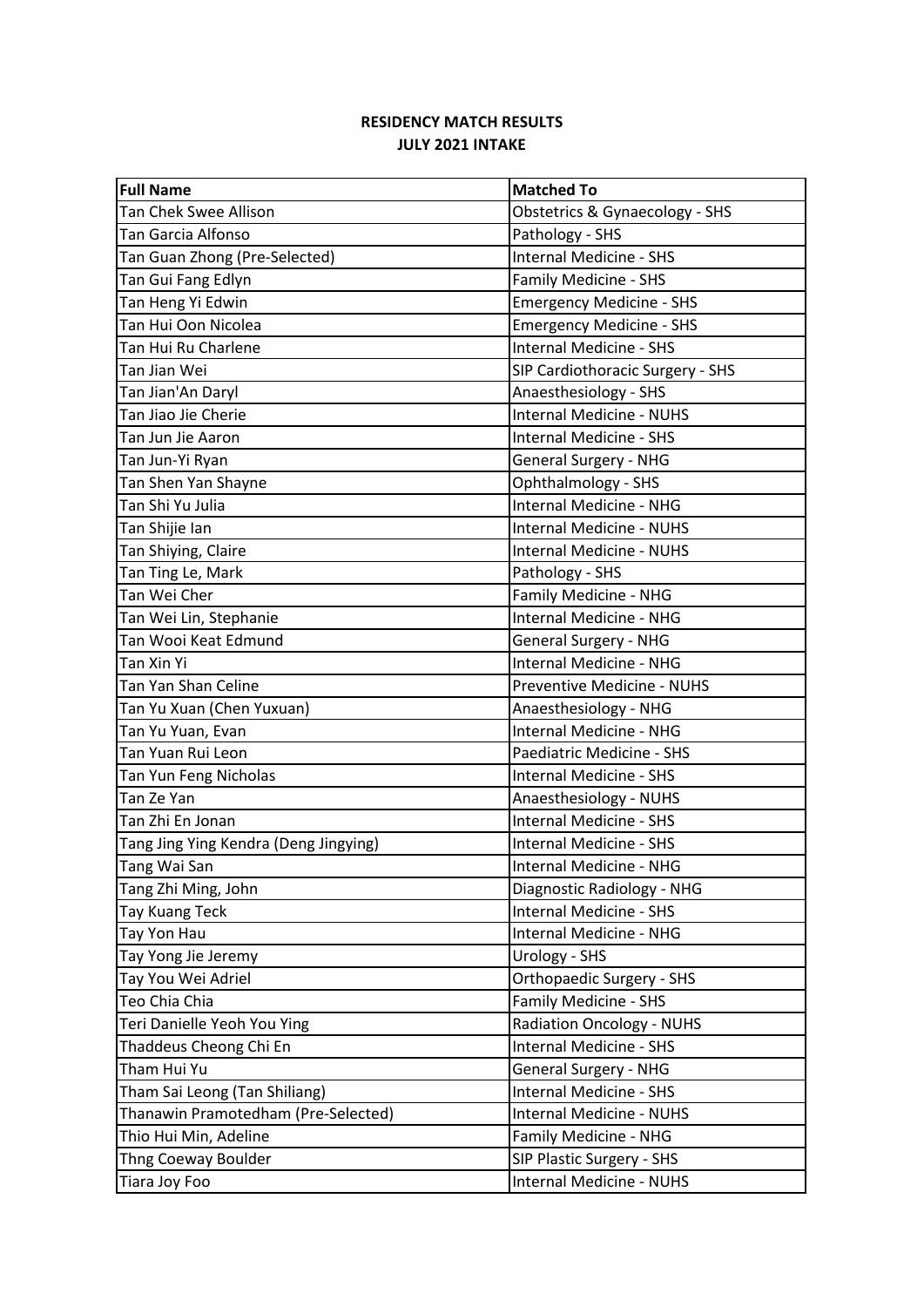| <b>Full Name</b>                   | <b>Matched To</b>                |
|------------------------------------|----------------------------------|
| Timothy Wong Kangwei               | <b>Emergency Medicine - NHG</b>  |
| Toh Wen Shien                      | Family Medicine - NHG            |
| Toh Wuen Lynn                      | Obstetrics & Gynaecology - SHS   |
| Toh Yen Ni                         | Anaesthesiology - SHS            |
| Toh Yi Huan Vera                   | <b>Family Medicine - NUHS</b>    |
| Toh Ying Jie                       | Diagnostic Radiology - SHS       |
| <b>Tong Yihan Gabriel</b>          | Diagnostic Radiology - NHG       |
| Too Jue Ying Joan                  | Anaesthesiology - NUHS           |
| Tracy Ng Si Min                    | Family Medicine - NUHS           |
| Tricia Chew Li Ting                | <b>Internal Medicine - SHS</b>   |
| Tricia Kuah Zhi Ling               | Diagnostic Radiology - NUHS      |
| <b>Tze Yang</b>                    | Internal Medicine - NHG          |
| Valerie Khoo                       | Family Medicine - NHG            |
| Vandana Raghuvir                   | Family Medicine - NUHS           |
| Wang Jiali                         | <b>Internal Medicine - NUHS</b>  |
| Wang Wei Ting                      | <b>Internal Medicine - SHS</b>   |
| Wang Yuchen                        | Family Medicine - NHG            |
| Wong Ci-Hui, Edith                 | Anaesthesiology - NHG            |
| Wong Mann                          | <b>Internal Medicine - NUHS</b>  |
| Wong Seng Juong                    | Orthopaedic Surgery - SHS        |
| Wong Wen En, Joseph (Pre-Selected) | Family Medicine - SHS            |
| Wong Wen Jun Lawrence              | <b>Internal Medicine - SHS</b>   |
| Wong Xinyi                         | Diagnostic Radiology - NHG       |
| Woo Shi Min                        | Paediatric Medicine - NUHS       |
| Wu Chenghan                        | <b>Orthopaedic Surgery - NHG</b> |
| Wynette Lim Wanzhen                | Family Medicine - NHG            |
| Xu Yanning                         | <b>Internal Medicine - NHG</b>   |
| Yang Fan                           | Internal Medicine - NHG          |
| Yang Kaymond                       | Family Medicine - SHS            |
| Yang Sin Yee                       | <b>Internal Medicine - NHG</b>   |
| Yao Hui Wen Sarah                  | Paediatric Medicine - SHS        |
| Yap Hong Wan                       | Diagnostic Radiology - SHS       |
| Yap Hong Wei                       | <b>Internal Medicine - SHS</b>   |
| Yap Hui En Natalie                 | Anaesthesiology - NUHS           |
| Yeo Ping Chong                     | Internal Medicine - NHG          |
| Yeo Wei Ren (Pre-Selected)         | <b>Emergency Medicine - NHG</b>  |
| Yeo Yee Peng, Joshua               | <b>Internal Medicine - NUHS</b>  |
| Yeo Zhi Jie Shaun                  | Diagnostic Radiology - SHS       |
| Yeong Yin Leng                     | <b>Internal Medicine - NUHS</b>  |
| Yii Zheng-Wei                      | Family Medicine - NUHS           |
| Yip Gek Yee Jessica                | Family Medicine - NUHS           |
| Yong Wei Wei, Dayna                | <b>Ophthalmology - NUHS</b>      |
| Yoon Ca Yi                         | Diagnostic Radiology - SHS       |
| Yuen Jun Xian Paul (Pre-Selected)  | Preventive Medicine - NUHS       |